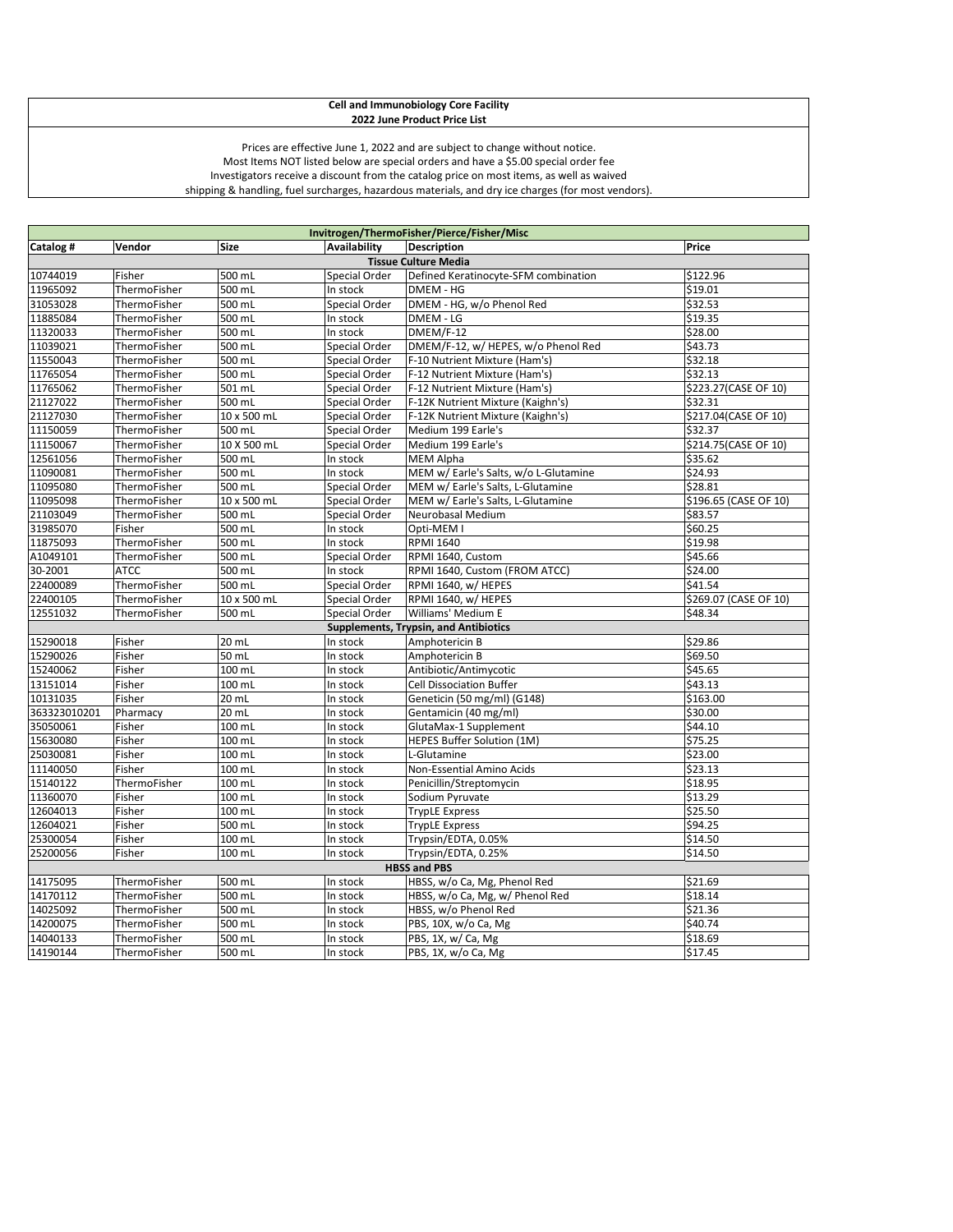| <b>Flasks and Serological Pipets</b> |                 |             |               |                                                     |                  |  |  |  |
|--------------------------------------|-----------------|-------------|---------------|-----------------------------------------------------|------------------|--|--|--|
| 430639                               | Fisher          | 200/case    | Special Order | Flask, TC grade with Filter Cap, T25                | \$23.00/\$195.48 |  |  |  |
| 430641U                              | Fisher          | $100/c$ ase | Special Order | Flask, TC grade with U-shape bottom, T75            | \$19.50/\$213.99 |  |  |  |
| 430825                               | Fisher          | 50/case     | Special Order | Flask, TC grade with Filter Cap, T150               | \$20.50/\$171.20 |  |  |  |
|                                      |                 |             |               |                                                     |                  |  |  |  |
| 4487                                 | Fisher(Corning) | 200/case    | In stock      | Pipets, 5 mL Serological, indiv wrapped             | \$48.59          |  |  |  |
| 4488                                 | Fisher(Corning) | 200/case    | In stock      | Pipets, 10 mL Serological, indiv wrapped            | \$52.96          |  |  |  |
| 4489                                 | Fisher(Corning) | 200/case    | In stock      | Pipets, 25 mL Serological, indiv wrapped            | \$122.61         |  |  |  |
| 430790                               | Fisher(Corning) | 500/case    | In stock      | Tubes, Corning 15 mL, sterile, Centristar with caps | \$137.65         |  |  |  |
| 430829                               | Fisher(Corning) | 500/case    | In stock      | Tubes, Corning 50 mL, sterile, Centristar with caps | \$146.90         |  |  |  |
| 14955233                             | Fisher(Basix)   | 200/case    | In stock      | Pipets, 5 mL Serological, indiv wrapped             | \$28.40          |  |  |  |
| 14955234                             | Fisher(Basix)   | 200/case    | In stock      | Pipets, 10 mL Serological, indiv wrapped            | \$34.80          |  |  |  |
| 14955235                             | Fisher(Basix)   | 200/case    | In stock      | Pipets, 25 mL Serological, indiv wrapped            | \$67.45          |  |  |  |

| <b>Western Blotting and Transfection Reagents</b> |                                                                      |             |          |                                               |          |  |
|---------------------------------------------------|----------------------------------------------------------------------|-------------|----------|-----------------------------------------------|----------|--|
| PI23227                                           | Fisher                                                               | Kit         | In stock | <b>BCA Protein Assay Kit</b>                  | \$166.60 |  |
| PI88600                                           | Fisher                                                               | Pack of 100 | In stock | Blotting Filter Paper, 8" x 10.5"             | \$85.40  |  |
| PI32106                                           | Fisher                                                               | 500 mL      | In stock | <b>ECL Substrate</b>                          | \$265.00 |  |
| PI21059                                           | Fisher                                                               | 500 mL      | In stock | Restore Stripping Buffer                      | \$183.30 |  |
| PI34075                                           | Fisher                                                               | 100 mL      | In stock | SuperSignal Western Dura                      | \$414.50 |  |
| PI34095                                           | Fisher                                                               | 100 mL      | In stock | SuperSignal Western Femto                     | \$425.50 |  |
| PI34580                                           | Fisher                                                               | 500 mL      | In stock | SuperSignal Western Pico PLUS                 | \$321.50 |  |
|                                                   | <b>Miscellaneous Items</b>                                           |             |          |                                               |          |  |
| 5000-1012                                         | <b>CIC</b>                                                           | Pack of 25  | In stock | Cryogenic Tubes, Nalgene, 1.0 mL              | \$17.00  |  |
| 94                                                | <b>CIC</b>                                                           |             | In stock | Water, Synergy grade (container not provided) | \$2.00   |  |
|                                                   | \$5 special order fee applied per order for most special order items |             |          |                                               |          |  |

| <b>Bio-Rad</b>                                           |                   |                 |                     |                                                                           |          |  |  |
|----------------------------------------------------------|-------------------|-----------------|---------------------|---------------------------------------------------------------------------|----------|--|--|
|                                                          |                   |                 |                     | 5-10% Discount off list price on most items!!! *Excludes large equipment. |          |  |  |
| Calculate YOUR price: List Price x 0.95 (for most items) |                   |                 |                     |                                                                           |          |  |  |
| Catalog #                                                |                   | <b>Size</b>     | <b>Availability</b> | <b>Description</b>                                                        | Price    |  |  |
|                                                          |                   |                 |                     | <b>Acrylamide Gels</b>                                                    |          |  |  |
| 345-XXXX                                                 |                   | Each            | Special Order       | Criterion Gels (TGX, Tris-HCL)                                            | \$15.28  |  |  |
| 567-XXXX                                                 |                   | Each            | Special Order       | <b>Criterion TGX Gels</b>                                                 | \$14.33  |  |  |
| 456-1094                                                 |                   | Each            | In stock            | Mini-PROTEAN TGX Gel, 4-20%, 10 well, 50 µL                               | \$11.88  |  |  |
|                                                          |                   |                 |                     | <b>Buffers, Solutions, and Gel Reagents</b>                               |          |  |  |
| 161-0156                                                 |                   | 500 mL          | In stock            | Acrylamide/Bis Solution, 30%, 29:1                                        | \$69.72  |  |  |
| 161-0158                                                 |                   | 500 mL          | In stock            | Acrylamide/Bis Solution, 30%, 37.5:1                                      | \$69.72  |  |  |
| 161-0700                                                 |                   | 10 <sub>G</sub> | In stock            | Ammonium Persulfate                                                       | \$13.37  |  |  |
| 170-6404                                                 |                   | 300 G           | In stock            | Blocking-Grade Blocker (Nonfat Dry Milk)                                  | \$55.39  |  |  |
| 170-6435                                                 |                   | 1 <sub>L</sub>  | In stock            | Tris Buffered Saline, 10X                                                 | \$45.84  |  |  |
| 500-0116                                                 |                   | Each            | Special Order       | DC Protein Assay Reagent Kit                                              | \$213.92 |  |  |
| 161-0737                                                 |                   | 30 mL           | In stock            | Laemmli Sample Buffer, 2X                                                 | \$13.37  |  |  |
| 161-0747                                                 |                   | 10 mL           | In stock            | Laemmli Sample Buffer, 4X                                                 | \$14.33  |  |  |
| 500-0006                                                 |                   | 450 mL          | In stock            | Protein Assay Dye Reagent                                                 | \$144.21 |  |  |
| 161-0800                                                 |                   | 5.0 mL          | In stock            | <b>TEMED</b>                                                              | \$21.01  |  |  |
| 161-0732                                                 |                   | 1 <sub>L</sub>  | In stock            | Tris/Glycine/SDS Buffer, 10X                                              | \$32.47  |  |  |
| 161-0772                                                 |                   | 5L              | In stock            | Tris/Glycine/SDS Buffer, 10X                                              | \$110.78 |  |  |
| 161-0733                                                 |                   | 1 <sub>L</sub>  | In stock            | Tris/Boric Acid/EDTA Buffer, 10X                                          | \$42.98  |  |  |
| 161-0734                                                 |                   | 1 <sub>L</sub>  | In stock            | Tris/Glycine Buffer, 10X                                                  | \$32.47  |  |  |
|                                                          |                   |                 |                     | <b>Membranes and Filter Paper</b>                                         |          |  |  |
| 170-4085                                                 |                   | Pack of 50      | In stock            | Criterion Blotter Filter Paper                                            | \$61.12  |  |  |
| 162-0174                                                 |                   | Pack of 10      | In stock            | Membrane, Immun-PVDF, 0.2 µm                                              | \$102.19 |  |  |
| 162-0145                                                 |                   | Pack of 10      | In stock            | Membrane, Nitrocellulose, 0.45 µm                                         | \$72.58  |  |  |
| 162-0146                                                 |                   | Pack of 10      | In stock            | Membrane, Nitrocellulose, 0.2 µm                                          | \$81.18  |  |  |
| 162-0186                                                 | Discontinued soon | Pack of 10      | In stock            | Membrane, Sequi-PVDF, 0.2 µm                                              | \$85.00  |  |  |
| 162-0095                                                 | Discontinued soon | Pack of 10      | In stock            | Membrane, Supported Nitrocellulose, 0.2 µm                                | \$63.99  |  |  |
| 170-3932                                                 |                   | Pack of 50      | In stock            | Mini Trans-Blot Filter Paper                                              | \$57.30  |  |  |
|                                                          |                   |                 |                     | <b>Molecular Weight and DNA Standards</b>                                 |          |  |  |
| 170-8201                                                 |                   | 100 Apps        | Special Order       | DNA Size Standard, 20 BP Ruler                                            | \$138.48 |  |  |
| 170-8202                                                 |                   | 100 Apps        | Special Order       | DNA Size Standard, 100 BP Ruler                                           | \$138.48 |  |  |
| 170-8203                                                 |                   | 100 Apps        | Special Order       | DNA Size Standard, 500 BP Ruler                                           | \$138.48 |  |  |
| 170-8204                                                 |                   | 100 Apps        | Special Order       | DNA Size Standard, 1 KB Ruler                                             | \$108.87 |  |  |
| 161-0373                                                 |                   | 500 µL          | In stock            | Precision Plus Prestained Standard, All Blue                              | \$107.10 |  |  |
| 161-0374                                                 |                   | 500 µL          | In stock            | Precision Plus Prestained Standard, Dual Color                            | \$140.40 |  |  |
| 161-0375                                                 |                   | 500 uL          | In stock            | Precision Plus Prestained Standard, Kaleidoscope                          | \$151.20 |  |  |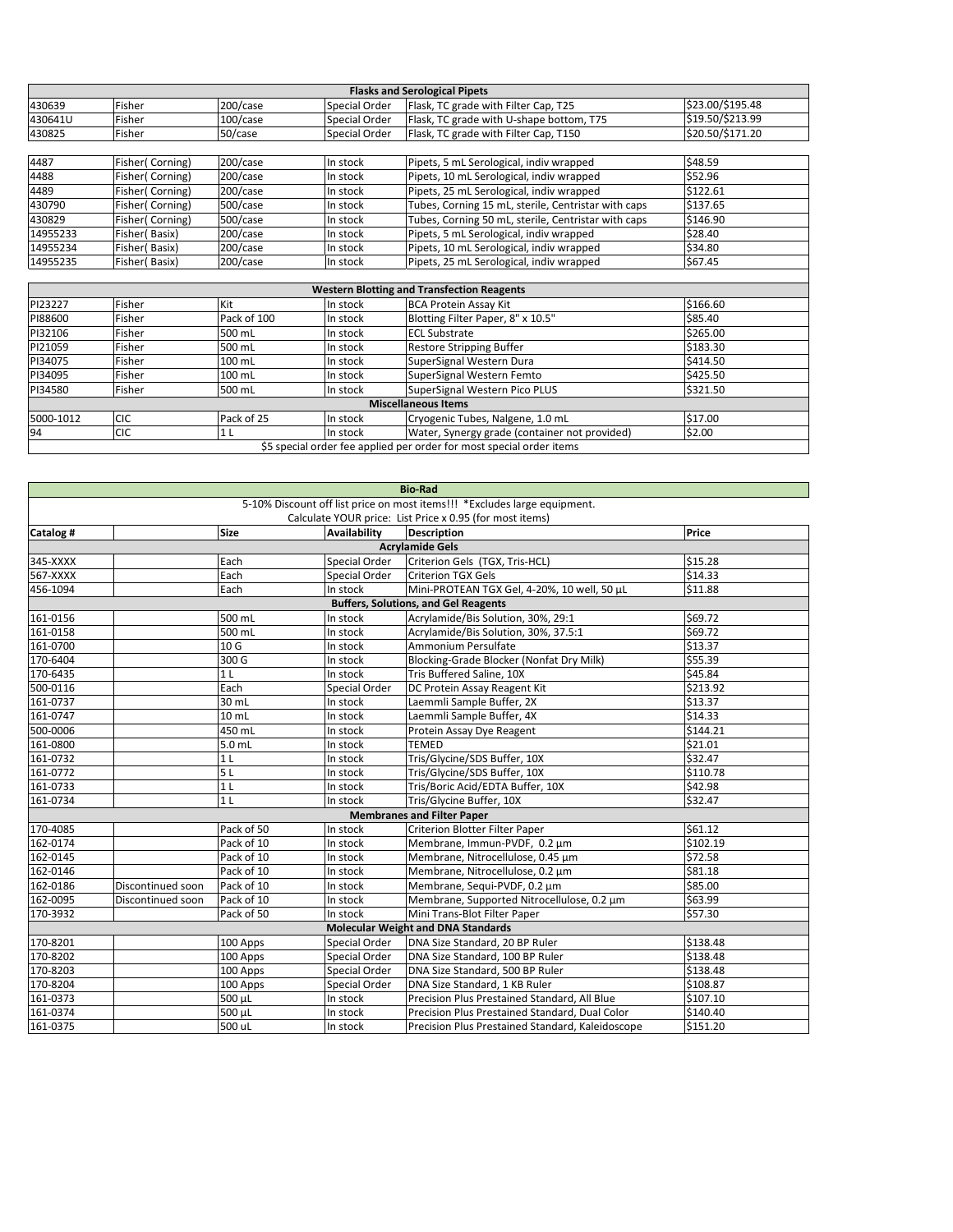| <b>Cell Signaling Technology</b>                                                    |                                                     |      |          |                                      |          |  |
|-------------------------------------------------------------------------------------|-----------------------------------------------------|------|----------|--------------------------------------|----------|--|
| 5% Discount off list price on EVERY item!!! Calculate YOUR price: List Price x 0.95 |                                                     |      |          |                                      |          |  |
| Catalog #                                                                           | Availability<br>Price<br>Size<br><b>Description</b> |      |          |                                      |          |  |
| 7074S                                                                               |                                                     | 1 mL | In stock | Anti-rabbit IgG, HRP-linked Antibody | \$150.10 |  |
| 7076S                                                                               |                                                     | 1 mL | In stock | Anti-mouse IgG, HPR-linked Antibody  | \$150.10 |  |

| Sigma-Aldrich                                                                         |                      |                  |               |                                                                                     |          |  |  |
|---------------------------------------------------------------------------------------|----------------------|------------------|---------------|-------------------------------------------------------------------------------------|----------|--|--|
| Catalog #<br><b>Size</b><br><b>Description</b><br><b>Price</b><br><b>Availability</b> |                      |                  |               |                                                                                     |          |  |  |
| A2942-20ML                                                                            | Sterile, TC          | 20 mL            | Special Order | Amphotericin B                                                                      | \$20.31  |  |  |
| A9525-10MG                                                                            |                      | 10 <sub>mg</sub> | Special Order | Angiotensin II, Human                                                               | \$145.42 |  |  |
| D6421-500ML                                                                           |                      | 500 mL           | Special Order | DMEM/Nutrient Mix F-12 Ham                                                          | \$12.00  |  |  |
| D2650                                                                                 | Hybridoma grade      | 5 mL             | In stock      | DMSO Hybri-max Sterile                                                              | \$14.00  |  |  |
| D2650-5X5ML                                                                           | Hybridoma grade      | 5x5mL            | In stock      | <b>DMSO Hybri-max Sterile</b>                                                       | \$65.35  |  |  |
| F6428-40ML                                                                            |                      | 40 mL            | Special Order | Glycerol reagent, free                                                              | \$106.40 |  |  |
| P9155-5MG                                                                             |                      | 5 <sub>mg</sub>  | Special Order | Poly-L-lysine Hydrobromide                                                          | \$62.45  |  |  |
| P2645-400UN                                                                           |                      |                  | Special Order | PKA Catalytic Subunit, bovine heart                                                 | \$186.13 |  |  |
| R4775-1.2ML                                                                           |                      | 1.2 ML           | Special Order | REDextract-n-AmpR PCR mix                                                           | \$130.01 |  |  |
| D4184-1.5KU                                                                           | <b>Without MgCl2</b> | 1.5 KU           | Special Order | Tag DNA Polymerase, JumpStart                                                       | \$355.25 |  |  |
| T9424-100ML                                                                           |                      | 100 mL           | In stock      | Tri Reagent                                                                         | \$138.05 |  |  |
| T8154-100ML                                                                           |                      | 100 mL           | In stock      | <b>Trypan Blue Solution Cell Culture Tested</b>                                     | \$18.14  |  |  |
|                                                                                       |                      |                  |               | \$5 special order fee will be applied to orders that include items not listed above |          |  |  |

| Sigma-Aldrich Fetal Bovine Serum |                        |                                                     |                         |  |  |
|----------------------------------|------------------------|-----------------------------------------------------|-------------------------|--|--|
| Country of origin<br>Catalog #   |                        | <b>Application</b>                                  | Price per 500 mL Bottle |  |  |
| F0926                            | Non USA, USDA approved | Cell culture                                        | \$325.00                |  |  |
| 12306C                           | Non USA, USDA approved | Cell culture, HEAT INACTIVATED                      | \$330.00                |  |  |
| F2442                            | <b>USA</b>             | Cell culture, Hybridomas                            | \$385.00                |  |  |
| F4135                            | <b>USA</b>             | Cell culture, insect cell culture, HEAT INACTIVATED | \$400.00                |  |  |
| <b>Serum Replacement Product</b> |                        |                                                     |                         |  |  |
| Catalog #                        | Product                | Application                                         | Price per 500 mL Bottle |  |  |
| 14009C                           | Serum Plus II          | Serum Replacement Product                           | \$154.45                |  |  |

**Leinco** 15-30% off Lysates, ELISA kits, substrates and assay reagents, recombinant proteins, and more! Inquire for pricing.

| <b>BioLegend</b>                                            |  |
|-------------------------------------------------------------|--|
| 20% discount on most antibodies                             |  |
| 15% discount on Brilliant Violet antibodies                 |  |
| 7.5% discount on GolnVivo products                          |  |
| Typical shipping charges = \$35.00                          |  |
| Free shipping on orders over \$1,000 after the CIC discount |  |